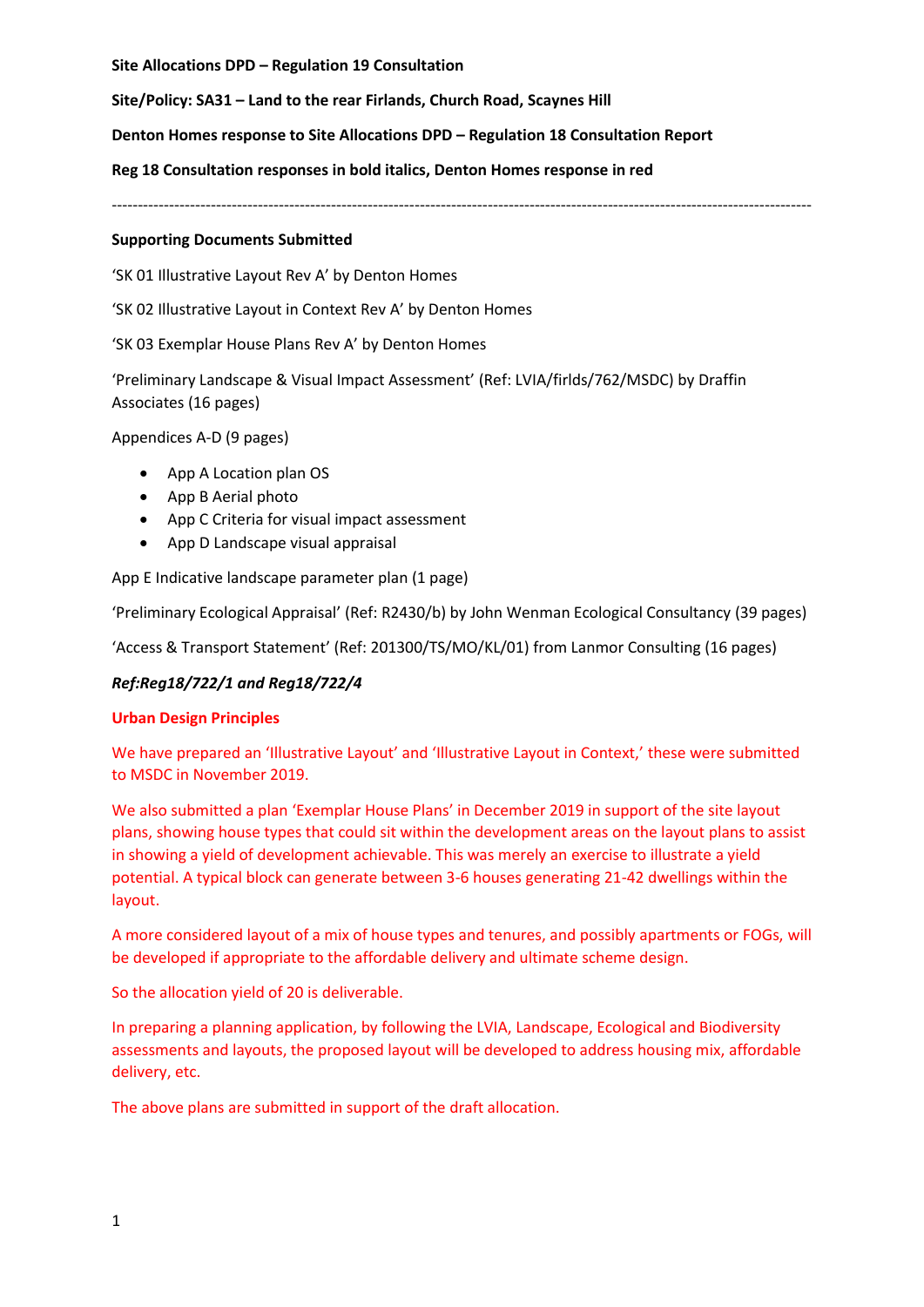**Site Allocations DPD – Regulation 19 Consultation**

**Site/Policy: SA31 – Land to the rear Firlands, Church Road, Scaynes Hill**

**Denton Homes response to Site Allocations DPD – Regulation 18 Consultation Report**

**Reg 18 Consultation responses in bold italics, Denton Homes response in red**

--------------------------------------------------------------------------------------------------------------------------------------

### *Ref:Reg18/722/1 and Reg18/722/4 continued*

#### **Landscape**

We have now commissioned and received a 'Preliminary Landscape & Visual Impact Assessment' and 'Appendices' by Draffin Associates.

The 'Landscape Parameter Plan' supports the MSDC desire to restrict development away from the SE corner and form a strong green envelope to limit any future development east. The topography plays a key role in informing landscape and ecological constraints. The 'Landscape Parameter Plan' supports the 'Illustrative Layout' strikes the better balance in highway and drainage design with sufficient scope for green improvements. The housing mix and architectural input can follow along with engineering design.

This report and appendices are again submitted as evidence in support of the allocation.

### **Biodiversity**

We commissioned and received a 'Preliminary Ecological Appraisal' by John Wenman Ecological Consultancy in January 2020, also submitted to MSDC in January 2020.

In accordance with the recommendations in the report, on site surveys have commenced and continue to take place.

We will develop further the 'Illustrative Layouts' in conjunction with the Landscape Architect and update the 'LVIA', based on an updated Ecological Appraisal following the site surveys concluded later in 2020.

# *Ref: Reg18/722/2 and Reg18/792/42*

#### **Highways and Access**

We can confirm that our highways consultant has confirmed that the existing access is capable of serving a site of up to 50 units, with no modifications required to the access or the existing sight-line.

We have commissioned and received an 'Access & Transport Statement' from Lanmor Consulting, we submit that report as updated evidence.

However, it is still our aim to seek to enhance the existing access by widening, and realignment, subject to a pre-application consultation with West Sussex Highways. The aim in relocation of the access and sight line west towards the village will allow greater privacy to the existing houses.

Any necessary speed survey and road safety audit required by West Sussex Highways will be carried out.

The land upon which to adjust the access is within our ownership.